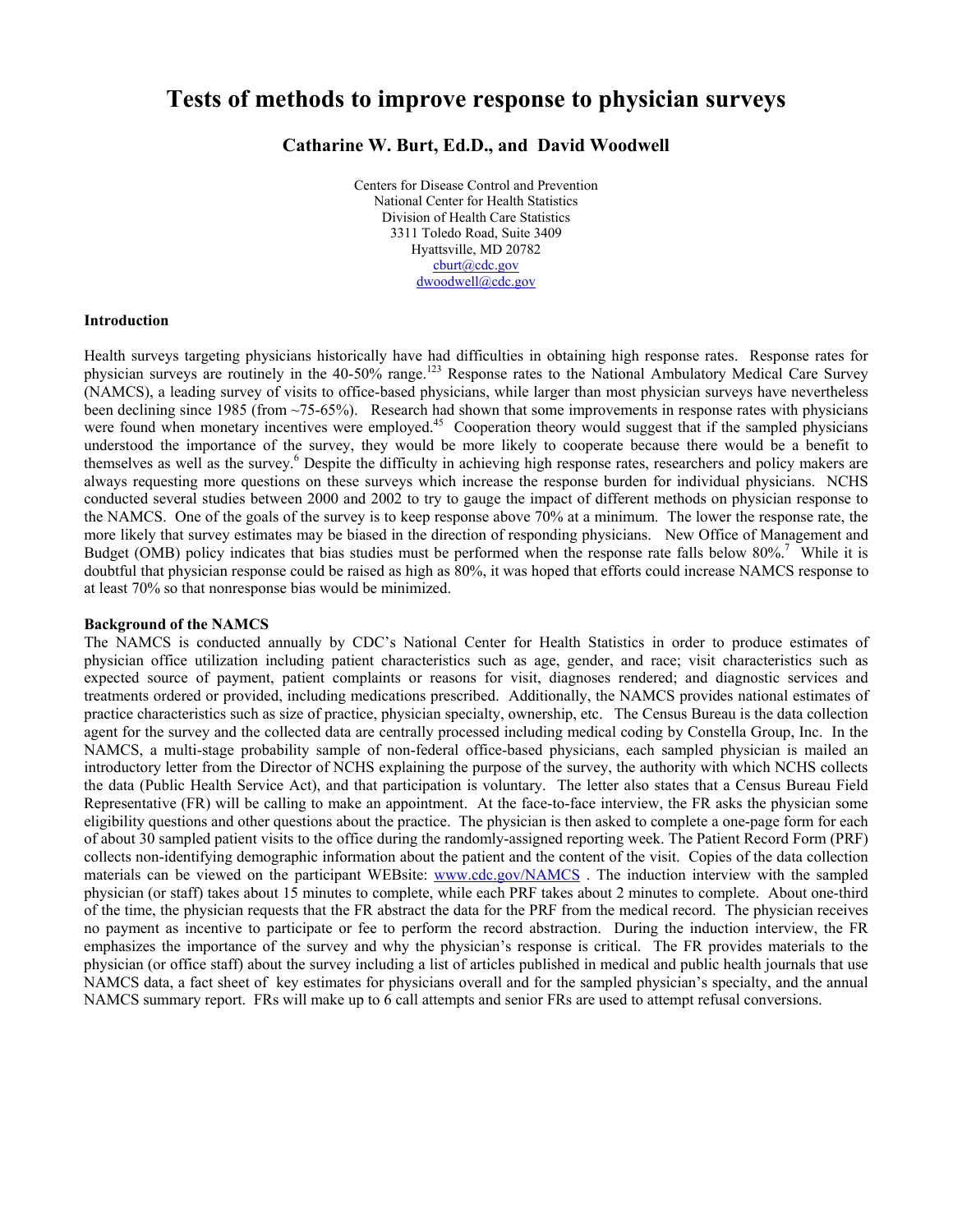### **Methods**

 Physicians in the normal NAMCS production sample were randomly assigned to treatment and control groups in three separate studies to test the effects of the following on NAMCS response rates: 1) inclusion of a motivational insert with the introductory letter containing  $Q \& A$ 's about the survey and its importance, 2) offering monetary (\$50) or token gift (\$15 value of candy, flowers, or other token) incentive at the time of survey induction and 3) length of data collection instrument ( 1 or 2 sided legal sized page). The short form consisted of 70 items on a single legal page and the long form consisted of 140 items on a 2-sided legal page. For each study an attempt was made to ensure that sampled physicians who happen to be in the same medical practice were assigned to the same study group. Weighted response rates were compared between the physicians divided by the number of in-scope physicians (responding and refusing physicians). Table 1 provides the sample treatment and control groups for each study separately. Response rate calculation was based on the number of responding sizes and the dates of the three studies.

| Table 1: Studies of methods to improve NAMCS response rates |  |  |  |
|-------------------------------------------------------------|--|--|--|
|-------------------------------------------------------------|--|--|--|

| Study               | Sample size                                | <b>Study Dates</b>     |
|---------------------|--------------------------------------------|------------------------|
| Motivational insert | 513 Insert<br>439 Control                  | July-December, 2000    |
| Incentive           | 456 Money<br>401 Token gift<br>418 Control | April-December, 2002   |
| Form length         | 941 Short form<br>969 Long form            | January-December, 2001 |

#### **Results**

#### **Motivational insert**

The response rate for the motivational insert group was not significantly different from the control group  $(68.2\% \text{ se} = 2.5 \text{ vs.})$  64.3% se=2.5). Furthermore, there were no differences in response rates by physician characteristics (e.g., geographic region, metropolitan statistical area (MSA) status, specialty, type of practice, physician age- data not shown).

#### **Incentive test**

 Response rates did not vary across the 3 incentive conditions (monetary: 72.7 % se= 2.5, token gift: 67.6% se= 2.8, and incentive groups: physicians in the West had lower response rates for the 2 incentive groups (56.6% for token and 67.3% for monetary) compared to the control group (79.8%) and response by physicians in surgical specialties was influenced more by a monetary gift (77.2%) compared to a token gift (59.8%). control: 72.7% se=2.6, respectively). Only 2 physician characteristics were associated with differential response rates in the

#### **Form length**

The response rate for the short form group was significantly higher than that of the long form group  $(67.6\% \text{ se} = 2.0 \text{ vs. } 61.9\%$  se=2.1). These differences were driven primarily by differential response rates observed in the northeastern and western regions, for physicians in solo practice, for those working in MSAs, and for physicians in general and family practice (data not shown). More detailed results for this study may be found elsewhere.<sup>8</sup>

#### **Discussion**

 Information from these three studies indicated that we could not positively affect physician response but we could negatively affect it. The first 2 studies indicated that use of motivational inserts in the introductory letter and use of incentives were not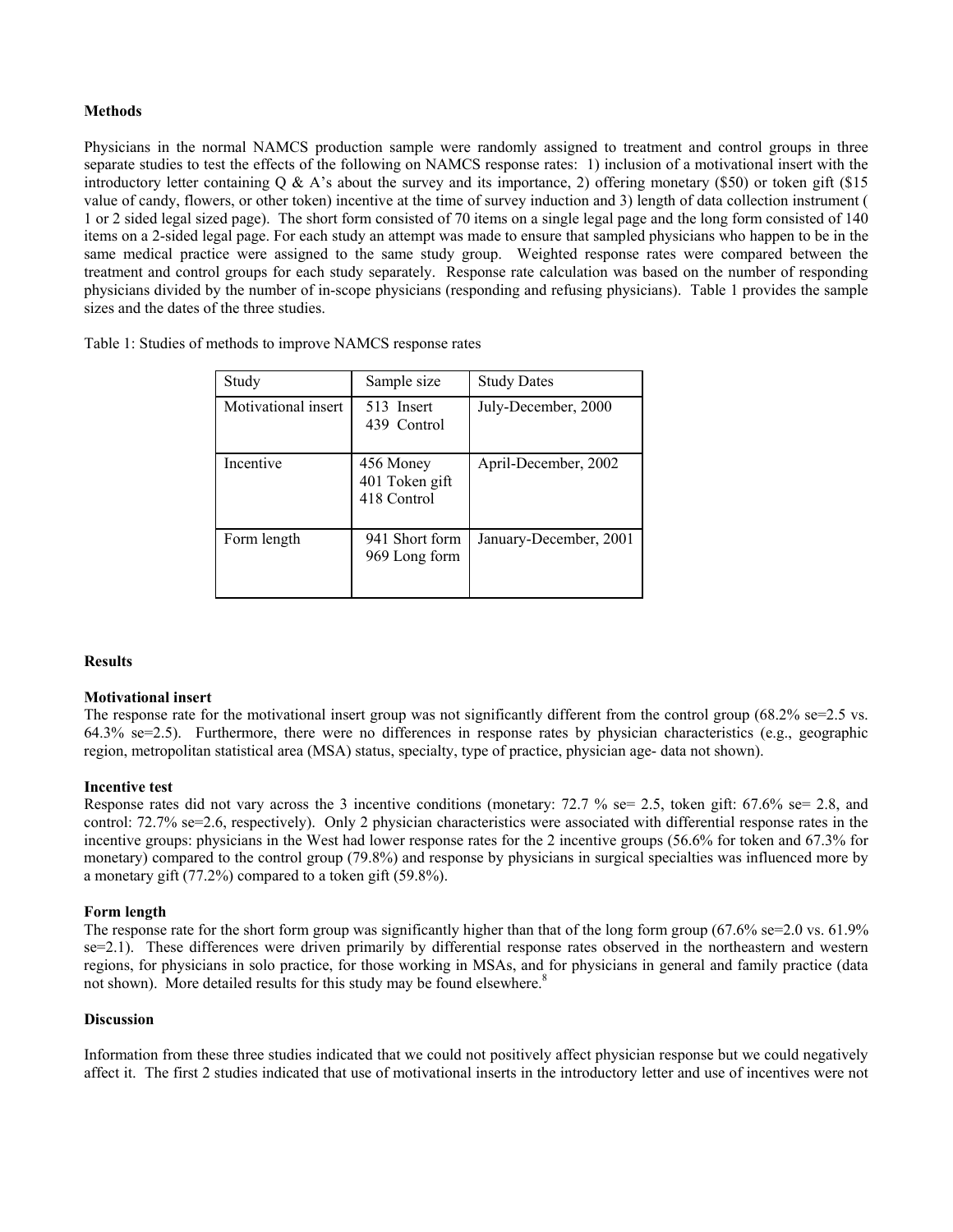helpful in improving response. The third study indicated that increasing the burden could reduce response rates. There were some differential results where the monetary incentive did increase response rates for surgeons, but it is hard to implement a policy where surgeons would be offered the incentive and other physicians would not. Similarly, with regard to increased burden, some physicians were not negatively affected (i.e., physicians in the south and mid-western regions, and physician in group practices). But operationally speaking, we must implement methods that will produce the best national results.

 These studies were all conducted prior to the implementation of the Privacy Rule in the Health Insurance Portability and Accountability Act of 1996 (HIPPA) which went into effect April 14, 2003. The motivational insert was revised to include information about the Privacy Rule, approval of the survey by CDC's institutional review board, data use agreements, and about whether they could comfortably participate in the NAMCS in light of the new privacy requirements. accountability requirements. We decided that even though the insert did not increase response, it may calm physicians' fear

 While there was no difference in response rates among the 3 incentive groups, it is important to note that during the year that years. It has been hypothesized that the use of incentives for even some of the cases made the FRs feel more comfortable in seeking cooperation, or eased their conversion efforts for the incentive groups so they could concentrate on the control group. and that several of the doctors that participated in the survey refused to accept the incentive. The FRs preferred the token gift which could be flowers, candy, fruit, donuts, etc, because that was a gift that the people actually doing the work (i.e., the the incentive test was conducted, each of the 3 groups had a response rate higher than the overall response rate in previous Feedback from the FRs indicated that the logistics involved in actually giving the money to the physicians was cumbersome office staff) could appreciate.

 NCHS works continuously to find ways to increase survey response among physicians. At present we are preparing a CME course about the survey and how it is used in medical and public health research that any doctor could complete, but unless you are a NAMCS sampled physician you are unlikely to know about it. We are also working with the Association of American Medical Colleges (AAMC) to implement an educational unit on the role of surveys in providing important data for health services research.

 In light of our inability to consistently raise response rates to 70%, we have initiated other avenues to decrease nonresponse status in the nonresponse adjustment for the weighting process. Beginning in 2001, the NAMCS induction interview requested minimal information about the practice for physicians who would refuse to provide the PRF data such as number of weekly visits and number of office locations. Starting in 2003, we integrated the visit volume and number of weeks a doctor sees patients into the nonresponse adjustment factor as physicians with larger weekly volumes were increasingly more likely bias. The NAMCS has always considered the physician specialty, geographic region, and metropolitan statistical area (MSA) to refuse.

 design, meant that the power to detect a 5% change in response rates was not as high as desired. The test of form length just barely had sufficient power (95%) to detect a 5% change in response rates. The sample sizes were almost double that used in The first two studies reported here were limited in their sample size which, because of the clustered nature of the sample the first 2 studies.

## **Conclusions**

Physicians will continue to be a very difficult group to survey in the  $21^{10}$  century. The policy implications include that decisions based on health care delivery estimates from surveys of physicians in the US may continue to be compromised even further. The focus may need to switch from improving response rates to estimating and controlling for nonresponse bias. Use of monetary incentives may need to be differentially applied to physicians; which raises ethical dilemmas.

**Key Terms**: NAMCS, office-based physicians, response rate, and methodological studies